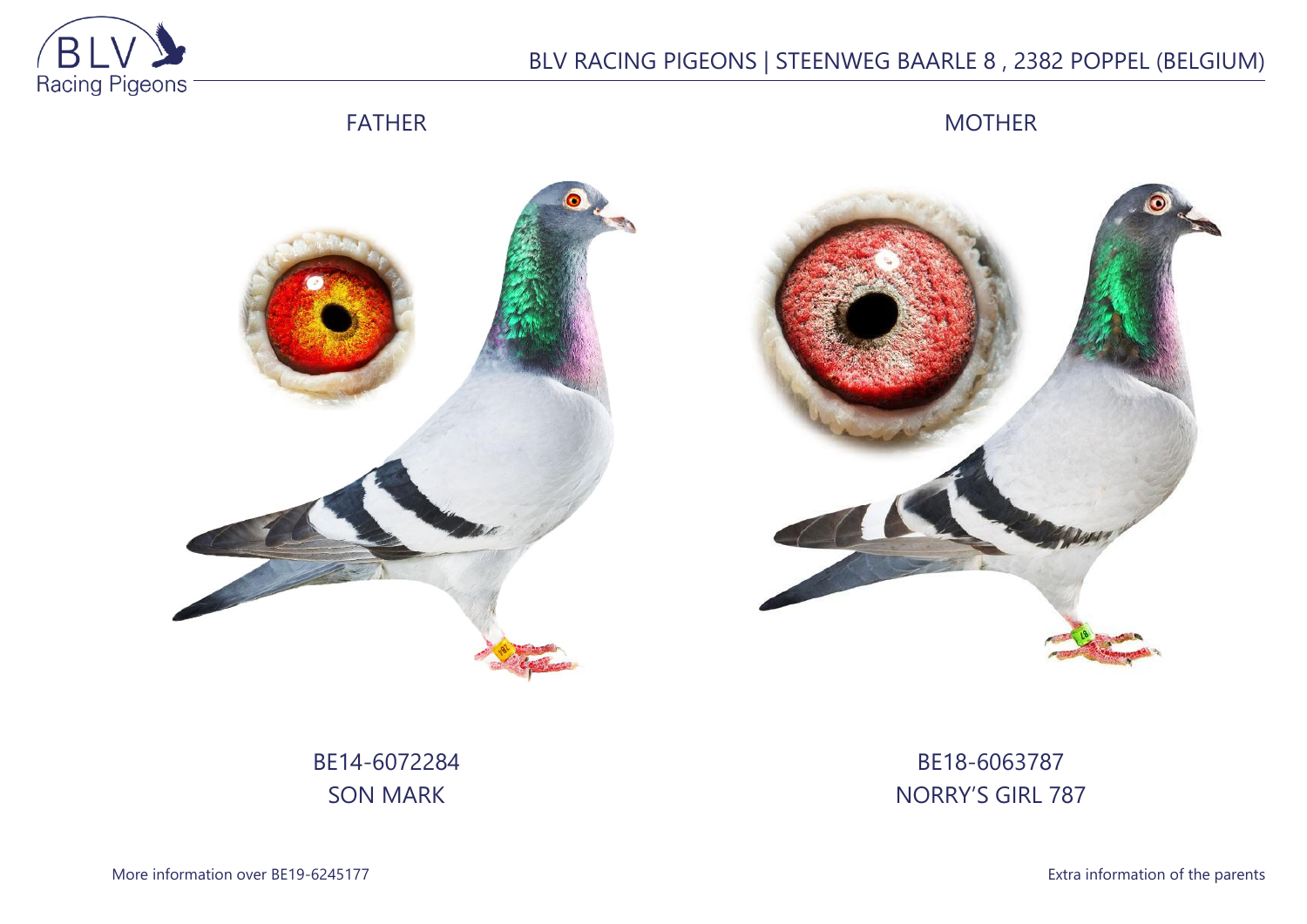

## BLV RACING PIGEONS | STEENWEG BAARLE 8 , 2382 POPPEL (BELGIUM)



| 6072284-14                                                                                                     | Son Mark                                                                                |                                                                                                 |                                                                    |
|----------------------------------------------------------------------------------------------------------------|-----------------------------------------------------------------------------------------|-------------------------------------------------------------------------------------------------|--------------------------------------------------------------------|
| zomerjong<br>$V: 6111534-09$<br>Mark<br>Vader BE11-6119124<br>Halfbroer BE11-6119152<br>Halfbroer BE13-6062040 | $V: 6033159-07$<br>kleinzoon "Kaasboer"                                                 | $V.6183100-02$<br>Gust<br>zoon Kaasboer<br>Grootvader van                                       | IV: 6335690-98<br>"KAASBOER" superkweker<br>M: 6345097-00<br>Blauw |
|                                                                                                                |                                                                                         | M:6108024-03<br>goede kweekduif                                                                 | V: 6344997-01<br>Blauw<br>M: 6364383-01<br>Blauw                   |
|                                                                                                                | M: 6177699-08<br>Griet<br>Moeder BE11-6119152<br>9e Prov. Guérét                        | $V: 6335690-98$<br>"KAASBOER" superkweker<br>vader en grootvader van<br>verschillende topduiven | $V: 6235626-92$<br>Blauw<br>M: 6404318-96<br><b>BLAUW</b>          |
|                                                                                                                | 63e Semi Nat. Blois<br>Moeder BE13-6062040<br>6e Prov. Orléans<br>41e Semi Nat. Vierzon | M:6033110-07<br>Bourges nat 31824-211<br>Argenton nat 20844 - 31                                | $V: 6257231-03$<br>Ronaldo<br>M: 6257209-03<br>Blauw               |
|                                                                                                                | $V: 6397101 - 04$<br>zoon goed blauw<br>Vervoort Dirk                                   | $\nabla 6440049-01$<br>goed blauw<br>Veryoort Dirk                                              | V: 6389305-99<br>M: 6343458-97                                     |
| M: 6103287-09                                                                                                  |                                                                                         | M:6457645-02                                                                                    | 6343464-97<br>V:                                                   |
| Vervoort Dirk                                                                                                  |                                                                                         | blauw witpender<br>Vervoort Dirk                                                                | M: 6178895-00                                                      |
|                                                                                                                | M: 6284830-05                                                                           | $V:6175947-02$                                                                                  | 6135253-01<br>IV:                                                  |
|                                                                                                                | Vervoort Dirk                                                                           | rechtstr. Fieneke 5000<br>Vervoort Flor                                                         | M: 6178576-00                                                      |
|                                                                                                                |                                                                                         | M6175556-02                                                                                     | V: 6175810-02                                                      |
|                                                                                                                |                                                                                         | kleinzoon Marieke<br>Vervoort Flor blauw                                                        | M: 6162045-97                                                      |



6063787-18 Norry's Girl 787 V: 3199708-99<br>NEPTUNUS<br>M: 4361085-07  $\sqrt{V}$ : 3095224-09  $\tilde{\mathbb{I}}$  $\sqrt{2}3155978-14$ GOLIATH<br>Full brother 2n place Vuilen Goliath samen kweek met<br>Gaby Vandenabeele  $V: 6119144-11$ M:6023320-12 **NOOR** Sam<br>M: 6111515-09 Grootvader van:<br>28. Nat. Argenton<br>36. Nat. Chateauroux Vierzon IP 9950 d 1e<br>snelste van 15359 d Minoe 6048772-15 V: 6033129-07  $\nabla$  6062058-13 M: 6072394-14 M: 6259169-08 Norry<br>Vader van: Johan Broer Laura, 1e Nat. Ema vader van:<br>28. Nat. Argenton<br>36. Nat. Chateauroux<br>64. Nat. Chateauroux Bourges  $6297742 - 10$ M:6023341-12 Natalie M: 2035886-09 Barbara 6235626-92 5335690-98<br>KAASBOER\* superkweker  $\overline{\mathbf{r}}$ 6033129-07 Blauw<br>- 6404318-96 Rony<br>Zoon Kaasboer vandbocht superived<br>vader en grootvader van<br>verschillende tonduiven **BLAUW** Zoon Naasooer<br>Vader Laura, 1e Nat.bourge<br>Volle broer BE07-6033018<br>moeder Amalia 1Nat Asd 11 M:6307210-04<br>Grootmoeder Laura 6480508-00 M: 6072342-14 Blauw M: 6352928-99 moeder Nikolaas1Nat Asd Herna<br>Zus Laura<br>(Gr) moeder van<br>10. Nat. Chateauroux Grootmoeder Palme d'Or 13 Blauw Halfzus Gaston, Olympiade V: 6354241-02<br>Wittekop Sylvester<br>M: 6185637-98 M: 6259169-08  $\nabla: 6054295-05$ Erna 10. Nat. Chateauroux<br>28. Nat. Argenton<br>36. Nat. Chateauroux<br>53. Nat. Argenton Erna<br>Rechtstreeks L.B.J.<br>Geerinckx<br>Moeder Laura 1e Nat. Late Witte Willy Willyke 60. Nat. Chateauroux Bourges in 2010 6278009-95 M:6054214-05<br>Chateaurouxke Vale 009 Superkweker **Blois 1/627d** M: 6541152-00<br>Wittekopje ijzeren Blois 2/2135 prov

**Hok Van de Wouwer** Melkouwen 8 - 2590 Berlaar (Belgium)

Van de Wouwer Kirt

**Hok Van de Wouwer** Melkouwen 8 - 2590 Berlaar (Belgium)

Vande Worwer Kurk

More information over BE19-6245177 **Extra information of the parents**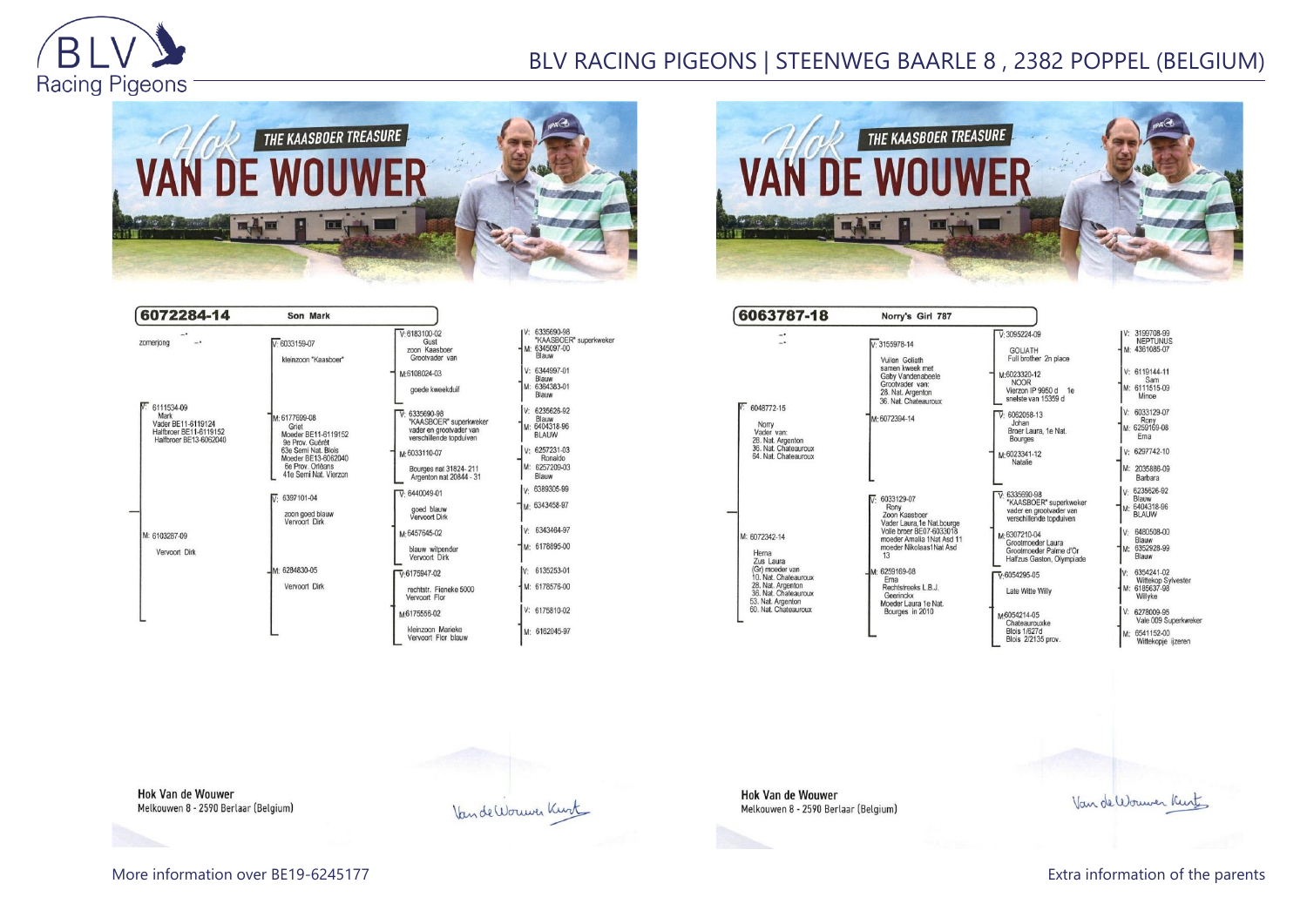

### More information of 6072284/2014

**Never raced, summer youngster 2014** Father of BE20-6187978 **391. Nat. Zone Bourges – 9,844 birds 2020 1072. Nat. Bourges – 28,551 birds 647. Nat. Zone Argenton – 7,393 birds 2020 1566. Nat. Argenton – 23,280 birds**

#### Half brother (same father) to 'Martina' 124/11

**32. Melun - 1,155 birds 2012 39. prov. Châteauroux - 2,130 birds 2012 / 538. Nat. 15,902 birds 56. prov. / 139. Nat. Zone Guéret - 4,877 birds / 489. Nat. 14,362 birds 60. prov. / 90. I.prov. Vierzon - 3,585 birds 66. prov. Argenton - 3,104 birds / 471. Nat. 20,383 birds 83. Nat. Zone Guéret - 2,328 birds 2013 / 173. Nat. 12,592 birds 93. Nat. Zone Argenton - 7,809 birds 2012 / 238. Nat. 22,384 birds 99. prov. / 166. Nat. Zone La Souterraine - 1,783 birds 2013 Also winner 136.-147.-156.-268.-486.-539. Nat. Zone / s-Nat.** Half brother (same mother) to 'Rika' 130/11 **33. s-Nat. Vierzon YL - 3,585 birds 2012 43. Nat. Zone Montluçon YL - 8,766 birds 2012 / 74. Nat. 22,875 birds 47. prov. / 70. Nat. Zone Guéret old - 1,646 birds 2014 / 311. Nat. 7,681 birds 62. prov. / 143. Nat. Zone Châteauroux YL - 5,997 birds 2012 68. prov. La Souterraine old - 1,113 birds 2013 / 108. Nat. Zone 1,783 birds 69. Nat. Zone La Souterraine YL - 1,563 birds 2012 / 226. Nat. 4,699 birds 76. Nat. Zone / 182. Nat. Guéret old - 2,656 birds 2013 89. prov. Vierzon - 2,991 birds / 207. s-Nat. 10,480 birds 109. prov. La Souterraine YB - 2,498 birds 2011 / 229. Nat. 16,665 birds 148. Nat. Zone / 465. Nat. Nevers old - 2,918 birds 409. s-Nat. Blois YB – 5,000 birds 2011**

### More information of 6063787/2018

Winner of

**26. Nat. Zone Issoudun – 3,129 birds 2020 104. Nat. Issoudun – 10,603 birds 52. Nat. Zone Bourges - 7,514 birds 2018 298. Nat. Bourges – 23,854 birds 64. Nat. Chateauroux - 2,850 birds 2019 70. Nat. Zone Limoges – 5,115 birds 2020 262. Nat. Limoges - 15,979 birds 32. prov. Issoudun – 2,147 birds 2019 39. prov. Vierzon – 470 birds 2019 75. prov. Argenton - 2,579 birds 2019 115. Nat. Zone Argenton - 4,959 birds 2020 423. Nat. Argenton – 16,762 birds 355. Nat. Chateauroux – 12,855 birds 2018 176. Nat. Zone Chateauroux - 4,232 birds 679. Nat. Chateauroux – 24,617 birds 2019 245. Nat. Zone Chateauroux - 7,985 birds 789. Nat. Issoudun – 11,465 birds 2019 2. Melun – 420 birds 35. Melun – 973 birds**

Bred from 'Norry' x 'Herna', breeders of the toppers **- 'Norry's Girl 787' BE18-6063787 26. Nat. Zone Issoudun – 3,129 birds 2020 104. Nat. Issoudun – 10,603 birds 52. Nat. Zone Bourges - 7,514 birds 2018 298. Nat. Bourges – 23,854 birds 64. Nat. Chateauroux - 2,850 birds 2019 70. Nat. Zone Limoges – 5,115 birds 2020 262. Nat. Limoges - 15,979 birds 32. prov. Issoudun – 2,147 birds 2019 39. prov. Vierzon – 470 birds 2019 75. prov. Argenton - 2,579 birds 2019 Also 423.-355.-679.-789. National 2. Melun – 420 birds**